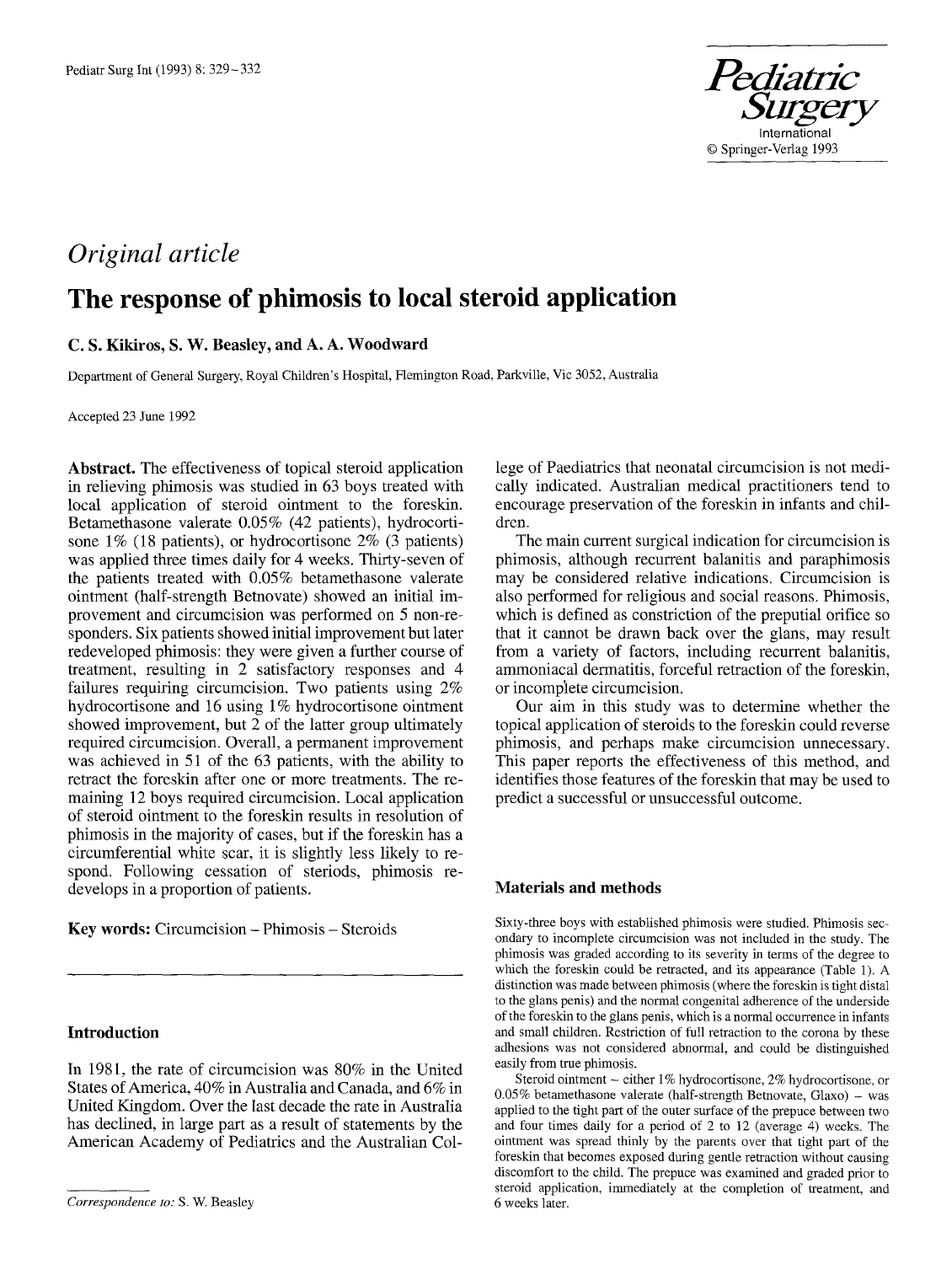Table 1. Grading of prepuce according to severity of phimosis and appearance of skin

#### A. Retractability of foreskin

#### Score:

- 0. Full retraction, not tight behind glans, or easy retraction limited only by congenital adhesions to the glans
- 1. Full retraction of foreskin, tight behind the glans
- 2. Partial exposure of glans, prepuce (not congenital adhesions) limiting factor
- 3. Partial retraction, meatus just visible
- 4. Slight retraction, but some distance between tip and glans, i. e. neither meatus nor glans can be exposed
- 5. Absolutely no retraction

#### B. Appearance of foreskin

## Score:

- 0. Normal
- 1. Crack in prepuce, "skin-splitting" on gentle retraction
- 2. Small white scar, partial circumferential
- 3. Balanitis xerotica obliterans or severe scarring  $\pm$  bleeding

#### Table 2. Results of application of topical steroids to phimotic prepuce  $(N = 63)$

|                                                      | Half-strength<br>Betnovate<br>$N = 42$ | 1%<br>N18          | 2%<br>hydrocortisone hydrocortisone<br>$N = 3$ |
|------------------------------------------------------|----------------------------------------|--------------------|------------------------------------------------|
| Age (years)<br>Range<br>Average                      | $6/12 - 11$<br>3.9                     | $18/12 - 8$<br>3.2 | $18/12-6$<br>3.5                               |
| Duration of<br>treatment (weeks)<br>Range<br>Average | $2 - 4$<br>3.8                         | $4 - 12$<br>5.4    | 4<br>4.0                                       |
| No. of applications/day<br>Range<br>Average          | $2 - 4$<br>2.7                         | $2 - 4$<br>3.0     | 2<br>2.0                                       |
| Improved                                             | 37a                                    | 16 <sup>b</sup>    | 2                                              |
| Circumcision required                                | 5                                      | 2                  | 1                                              |

a Six foreskins redeveloped phimosis and received 4 further weeks of treatment, of which 2 gained permanent improvement and 4 required circumcision

 $<sup>b</sup>$  One boy redeveloped phimosis, was given 4 weeks, further treatment,</sup> and improved

### **Resets**

Results are summarised in Tables 2-4. Of 37 boys who responded to half-strength Betnovate ointment, 6 later redeveloped phimosis and required a further course of treatment. This resulted in 2 further improvements, but the remaining 4 patients required circumcision. The 5 boys who showed no improvement with the first course of treatment had circumcision performed as well. In all, 33 boys showed an improvement after one or two courses of halfstrength Betnovate application, and circumcision was necessary in the 9 who did not respond (Table 2).

Of the 18 patients treated with 1% hydrocortisone ointment, 16 improved. Phimosis recurred 6 weeks later in 1 patient, and after a further course of treatment he had a normal foreskin, which was maintained. Two circumcisions were necessary in this group (Table 2). Two of the 3 patients treated with 2% hydrocortisone ointment improved.

Overall, 51 out of 63 patients treated with local application of steroid ointment to a phimotic foreskin showed improvement to a normal or near-normal state, obviating the need for circumcision, which was performed in only 12 patients. In general, non-responders tended to have a higher grade of abnormality in the appearance of the foreskin at presentation.

## **Discussion**

Controversy continues as to whether circumcision should be performed routinely, and at what age. Some surgeons prefer the procedure to be performed in the neonatal period, advocating that it is relatively painless, although there is little evidence to support this contention. Others argue that it is safer in the older child in whom immunity is better developed, making septicaemia and meningitis less likely. The procedure is then usually performed with the child under general anaesthesia as an elective procedure, and the cosmetic results are said to be superior to neonatal circumcision.

#### **Table** 3, Average gradings of foreskin

| No. of patients          |                                                                                                   | Average retractability score |                    | Average appearance score |                    |                 |
|--------------------------|---------------------------------------------------------------------------------------------------|------------------------------|--------------------|--------------------------|--------------------|-----------------|
|                          |                                                                                                   |                              | Prior to treatment | After treatment          | Prior to treatment | After treatment |
| A. Responders $(N = 51)$ | Half-strength Betnovate<br>1% hydrocortisone<br>2% hydrocortisone                                 | 33<br>16                     | 3.9<br>3.1<br>4.0  | 0.5<br>0.3               | 0.4<br>0.9         | 0.1             |
|                          | B. Non-responders $(N = 12)$<br>Half-strength Betnovate<br>1% hydrocortisone<br>2% hydrocortisone | Q                            | 4.0<br>3.5         | 3.2<br>2.5               | 0.9                | 0.9             |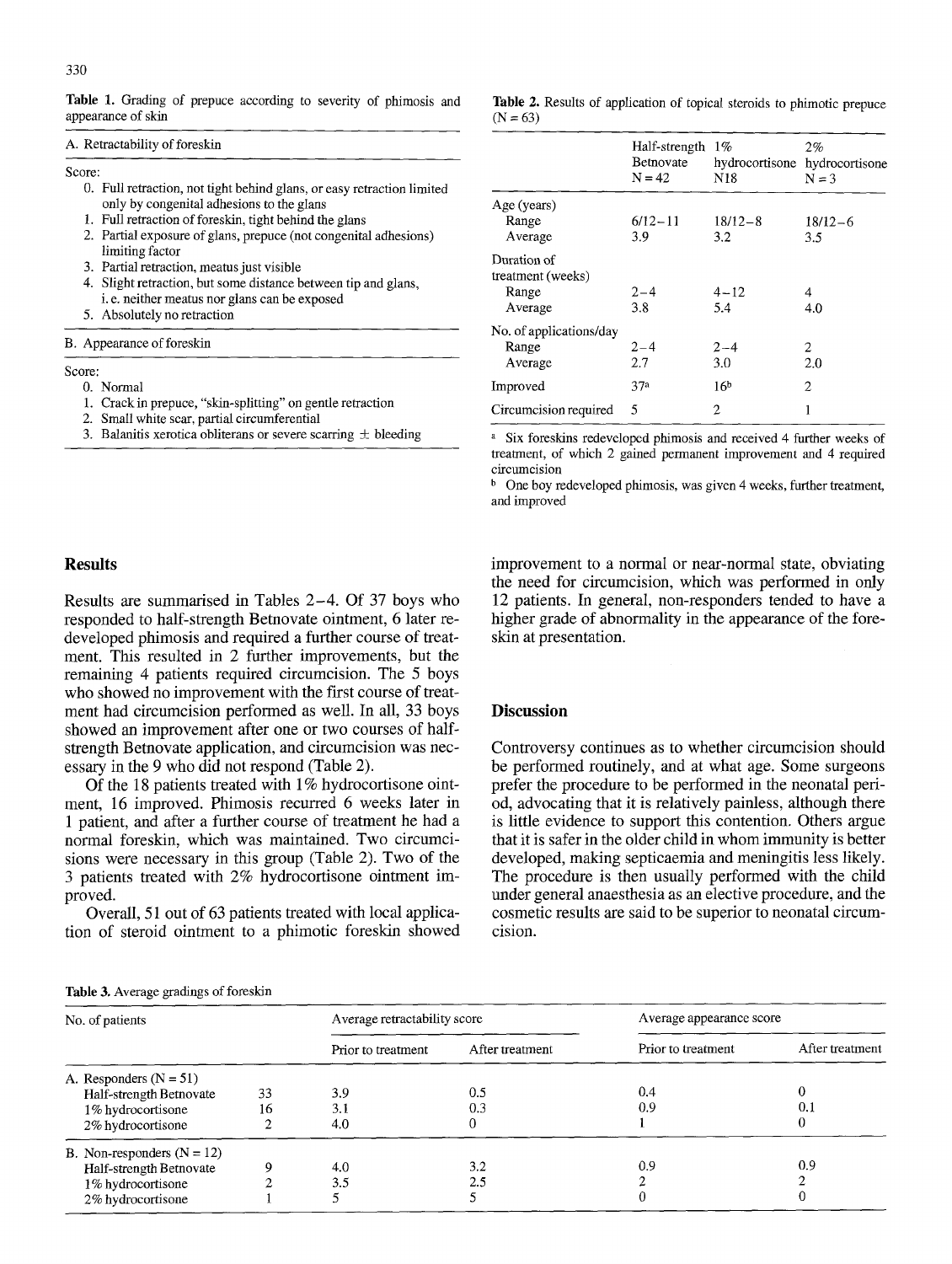**Table** 4. Relationship of response to initial appearance of foreskin (all treatments)

| Initial appearance<br>of skin (No.) | Final appearance<br>of skin (No.)        |  |  |
|-------------------------------------|------------------------------------------|--|--|
| Normal (35) (no split or scar)      | Normal $(35)$                            |  |  |
| Crack or skin splitting (14)        | Normal $(11)$<br>Crack or skin split (3) |  |  |
| White scar $(14)$                   | Normal (9)<br>White scar (5)             |  |  |

Proponents of circumcision claim that is produces a more hygienic penis [8] and reduces the risk of penile and cervical cancer [4], genital herpes [17], and urinary tract infection. On the other hand, circumcision involves a number of disadvantages and complications, including haemorrhage  $(1\% - 7\%$  incidence) [3, 12], meatitis and meatal ulceration (8% $-31\%$  incidence) [9] meatal stenosis (11%) incidence) [14], removal of an inadequate amount of skin leading to secondary phimosis, removal of excessive skin [16], infection (4%-6% incidence), which may be local  $$ including Fournier's syndrome  $[7, 15, 16]$  – and systemic leading to septicaemia [10], meningitis [16], staphylococcal scalded skin syndrome [1], and perhaps even necrotising enterocolitis [16]. Also reported are wound dehiscence [6], electrocautery damage to the tip or entire shaft of the penis [ 16], urethral fistula [9], circumcision of an unrecognized hypospadias [6], and death [1] Complications can arise from both local and general anaesthesia, and in addition the procedure is costly: \$60 million were spent on circumcising infant boys in the United States in 1981 [18].

The current recommendation by the Australian College of Paediatrics and the American Academy of Pediatrics is that circumcision is unnecessary. As a result, circumcision in Australia for non-medical, other than religious, reasons is not encouraged. More than 60% of Australien boys now remain uncircumcised [18]. About 3%-5% of uncircumcised boys will develop phimosis, for which circumcision has become the accepted treatment. Given the morbidity of circumcision, a non-surgical method of dealing with phimosis might have appeal.

It is important to distinguish the normal non-retractability of the foreskin due to the physiological adherence of its undersurface to the glans penis from phimosis. In the neonate and infant, the foreskin is often unretractable, and the danger of over-diagnosis of phimosis is well-recognised [ 13]. Gairdner reported that 50% of foreskins are not fully retractable by 1 year of age, and 20% by 2 years of age. The foreskin becomes fully retractable in 96% of school-boys [5]. When these congenital adhesions alone are present, the foreskin can be retracted back sufficiently to expose the urethral meatus and adjacent glans penis. In phimosis, however, the impediment to retraction is distal to the glans penis, such that often the glans and urethral meatus may not be visible at all. In the most severe cases, absolutely no retraction can be achieved, and there may be only a tiny pinhole opening through which urine can escape.

Previous studies have shown that local application and even injection of steroids into the prepuce reduces or abolishes phimosis, and in some cases can reverse the process of balanitis xerotica obliterans [2, 11, 16]. This may obviate the need for circumcision. In our study, 51 of 63 boys treated for phimosis locally with steroid ointment showed improvement in the retractability of the foreskin, such that after treatment previously unretractable foreskins became retractable. Betnovate ointment (half-strength) used up to four times daily for, on average, 4 weeks proved to be satisfactory treatment. If phimosis recurs, a further course of Betnovate ointment is recommended, as this can improve the situation permanently. Circumcision is recommended if improvement does not occur. Thick, fibrous scars of the prepuce appear to be more resilient to local steroids, and ultimately, circumcision is more likely to be necessary in these cases.

Nevertheless, all patients presented to us because of non-retractability of their foreskins or complications resulting therefrom. Rather than perform a circumcision *ab initio,* non-surgical treatment was offered and corrected the non-retractability of the foreskin in the majority of cases. Local application of steroids made circumcision unnecessary in many of these boys, satisfied the parents, who were pleased to avoid surgery on their children, and avoided the morbidity (discomfort and complications) of circumcision.

How does it work? It is our suspicion that local application of steroids may make the skin thinner as well as reduce any inflammatory component. In a way, it is this "sideeffect" of topical application of steroids on the skin, which limits its usefulness in other skin diseases, that is being used to advantage in phimosis. It is possible that the daily gentle retraction of the foreskin to expose that part onto which the ointment is applied has contributed to the improved retractability, but in an earlier unpublished study there was a significant difference between the application of steroids and the application of a placebo (non-steroid preparation).

## **References**

- 1. Annuziato D, Goldblum LM (1978) Staphylococcal scalded skin syndrome. A complication of circumcision. Am J Dis Child 132: 1187-1188
- 2. Caterall RD, Oates JK (1962) Treatment of balanitis xerotica obliterans with hydrocortisone injections. Br J Dermatol 64: 620-627
- 3. Cooper GG, Thomson GJ, Raine PA (1983) Therapeutic retraction of the foreskin in childhood. Br Med J 286:  $186 - 187$
- 4. Dagher R, Selzer ML, Lapides J (1973) Carcinoma of the penis and the anti-circumcision crusade. J Urol 110: 79- 80
- 5. Galrdner D (1949) The fate of the foreskin. Br Med J 2:1433 1437
- 6. Gee WF, Ansell JS (1976) Staphylococcal scalded skin syndrome. A complication of circumcision. Am J Dis Child 132: 1187 - 1188
- 7. Griffiths DM, Atwell JD, Freeman NV (1985) A prospective survey of the indications and morbidity of circumcision in children. Eur Urol 11:184-187
- 8. Kalcev B (1964) Penile hygiene in school-boys. Med Officer 112:  $171 - 173$
- 9. Kaplan GW (1977) Circumcision an overview. Curr Probl Pediatr  $7:1-33$
- 10. Kirkpatrick BV, Eitzman DV (1974) Neonatal sepsis after circumcision. Clin Pediatr 13: 767-768